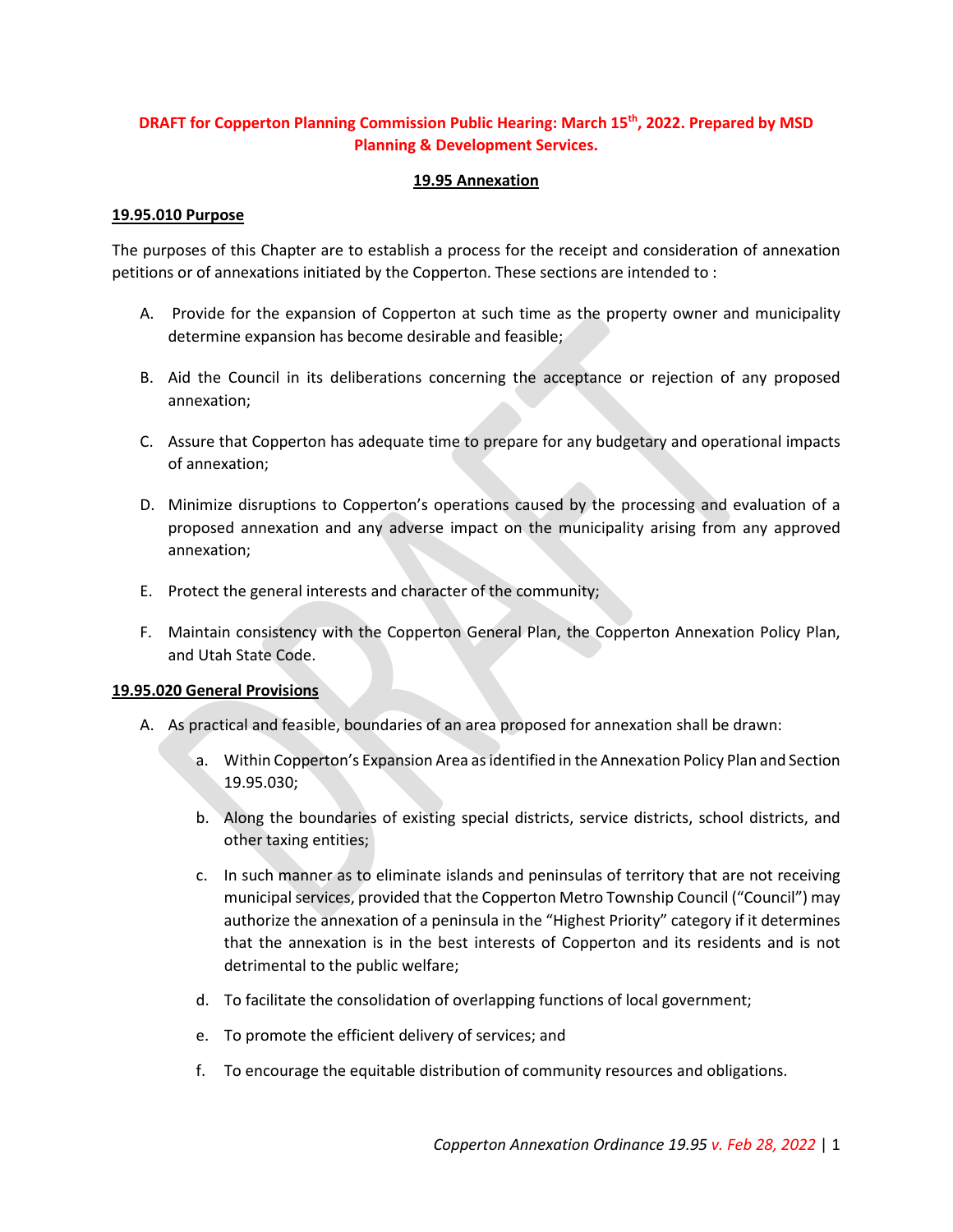B. All petitions for annexation or annexations initiated by Copperton shall comply with Copperton's Annexation Policies established in this Chapter.

# **19.95.030 Copperton's Expansion Areas (Annexation Declaration Area Map)**

The Annexation Declaration Area Map is included as Figure 19.95.030. The map may be altered to change the proposed expansion areas of Copperton upon action by the Council following recommendation by the Planning Commission.



# **Figure 19.95.030: Copperton's Expansion Areas.**

Credit: MSD Long Range Planning, 2022.

## **19.95.040 Copperton's Annexation Policies**

The following standards, adopted through the Copperton Annexation Policy Plan, shall guide the municipality's consideration of an annexation petition or annexation initiated by Copperton.

- A. Policy 1.1: Where feasible and consistent with Copperton's goals, the annexation avoids gaps between or overlaps with the expansion areas of other municipalities.
- B. Policy 1.2: The annexation eliminates islands and peninsulas of unincorporated territory that are not receiving municipal services, provided that the Copperton Council may authorize the annexation of a peninsula in the "Highest Priority" category if it determines that the annexation is in the best interests of Copperton and its residents and is not detrimental to the public welfare.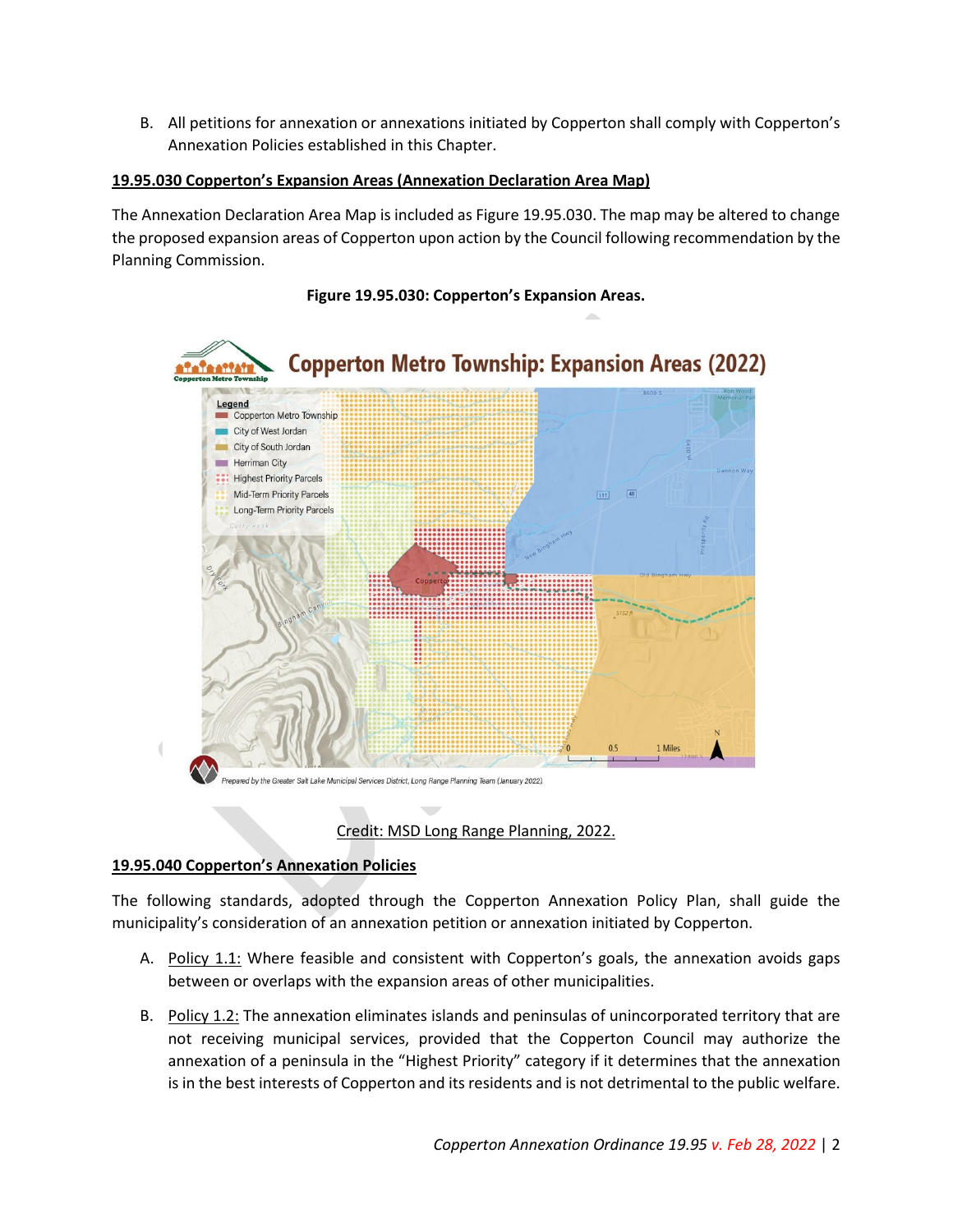- C. Policy 1.3: The annexation facilitates the consolidation of overlapping functions of local government.
- D. Policy 1.4: The annexation promotes the efficient delivery of services.
- E. Policy 1.5: The annexation encourages the equitable distribution of community resources and obligations.
- F. Policy 1.6: Where it is in the public interest to preserve lands from development, annexations may be used to retain those lands in a natural state if the annexation is consistent with Copperton's General Plan.
- G. Policy 2.1: The annexation shall be contiguous with Copperton and new municipal boundaries should conform, wherever possible, with natural topographic features, such as ridge lines, streams, and creeks. Care should be taken not to create topographically isolated areas or areas which would be difficult or costly to service.
- H. Policy 2.2: Annexation petitioners will be required to adhere to the municipality's subdivision regulations, zoning ordinances and construction standards. All streets should be consistent with the Copperton General Plan and with applicable zoning and allowed uses.
- I. Policy 2.3: The annexation area should be of substantial width to promote access to the annexed area by a public street entirely within the municipality; narrow strips should not be annexed for the sake of 'creating adjacency' to a larger area not contiguous to Copperton's boundaries.
- J. Policy 2.4: Before approving an annexation, Copperton must determine that the annexation will not negatively impact Copperton by considering possible impacts to community facilities, traffic, fire protection (particularly in wildfire/wildland interface areas), stormwater systems, usable open space and recreation areas, protection of sensitive lands, conservation of natural resources, protection of view corridors, protection and preservation of historic resources, affordable housing, the balance of housing types and ownership, the capacity of water and sewer systems, and any other factors that have the potential to adversely impact Copperton and its community character.
- K. Policy 2.5: Upon annexation, the annexation area shall be zoned in such way that is compatible with surrounding Copperton uses and that promotes the future land uses identified in the Annexation Policy Plan.
- L. Policy 3.1: Subject to the criteria in Section 5, Copperton may consider and approve in its sole discretion an annexation because the area subject to the proposed annexation lacks municipal services that Copperton can provide.
- M. Policy 4.1: In addition to services provided by existing districts, such as public schools, water, sewer, fire protection, law enforcement, waste removal, and animal services, Copperton must determine that it can provide the following municipal services to the annexed area in a manner consistent with those normally provided within its incorporated boundaries: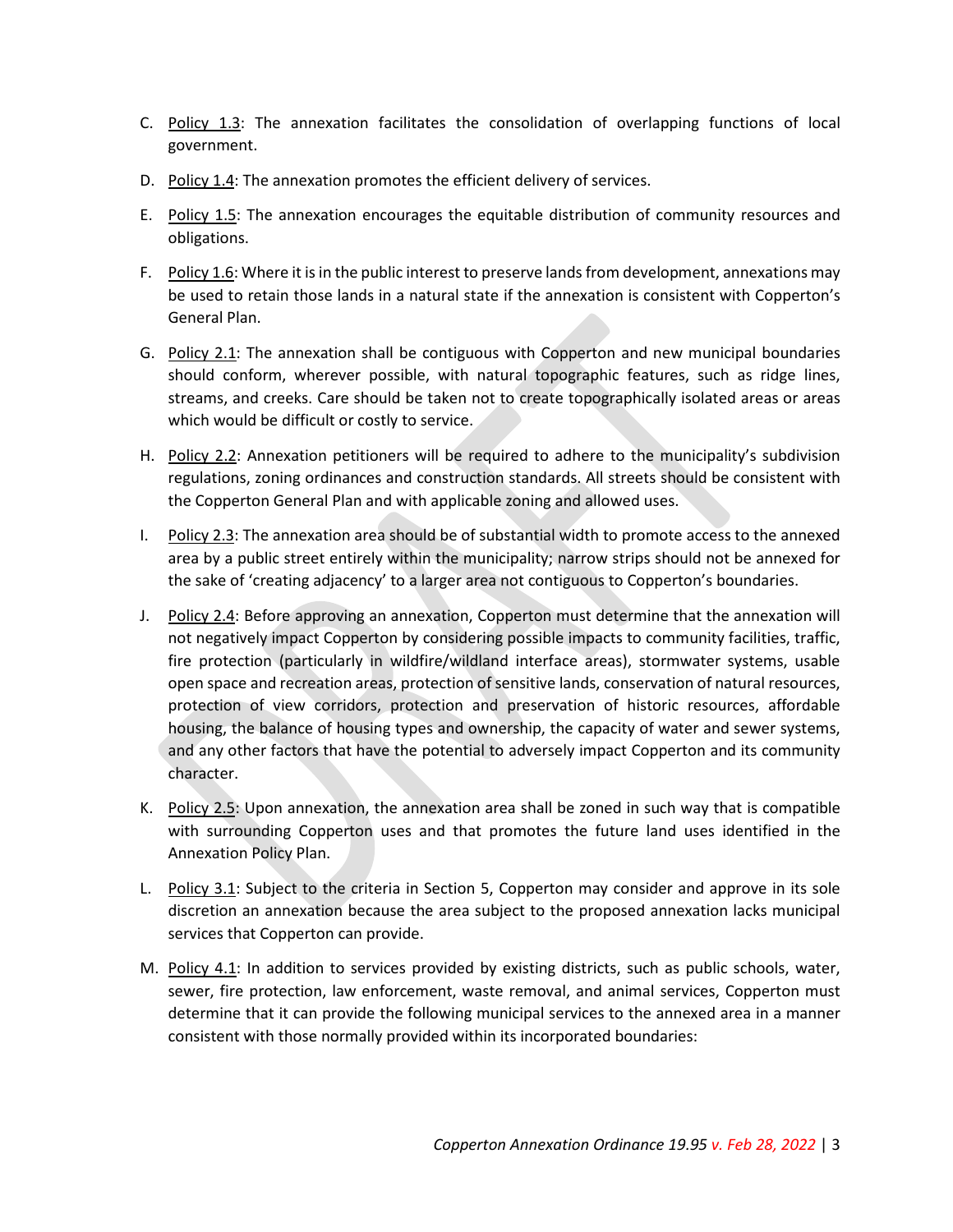- a. Snow removal on public streets, subject to Standard Copperton snow removal policies;
- b. Maintenance of public streets, provided that such streets have been constructed or reconstructed to Copperton street standards or are otherwise acceptable to the municipal engineer and Council;
- c. Stormwater services;
- d. Planning, zoning, and municipal code enforcement; and
- e. Access to municipal sponsored parks and recreational activities and cultural events and facilities.
- N. Policy 4.2: Copperton must determine that it can economically provide services to the annexed area and that such provision will not burden the existing municipal service system beyond its capacity.
- O. Policy 4.3: The annexation will allow for the orderly extension of utilities by providing easements, rights-of-way or street dedications, and any other such actions needed for Copperton to provide municipal services to the annexation area.
- P. Policy 4.4: The annexation will bring with it water rights and facilities required by the users or any intended development. An annexation shall not be approved which materially detracts from the supply of the Copperton Improvement District.
- Q. Policy 5.1: Developments in a proposed annexation will provide all necessary stormwater and other extensions needed to connect to utilities at the developers' sole cost and expense.
- R. Policy 5.2: Copperton will provide stormwater and other required municipal services to developments in a proposed annexation with reimbursement through user fees or impact fees, as applicable.
- S. Policy  $6.1$ : The petitioner of an annexation will recognize a tax increment increase, if any.
- T. Policy 6.2: The property certified tax rate for existing parcels within Copperton's existing municipal boundaries will not be increased to provide for the annexation of any area.
- U. Policy 7.1: The annexation does not extend beyond the limits of the adopted annexation policy plan.
- V. Policy 7.2: Other services needed for the annexation, e.g., natural gas, electrical power, internet, and communications, are available or reasonably available for the proposed annexation.
- W. Policy 7.3: The petitioners of annexation have entered into agreement(s) with affected entities, as applicable, for the provision of required infrastructure and services.
- X. Policy 7.4: The annexation does not create boundary alignment issues with any public or charter schools, or affected entities, unless interlocal agreements have been created to address the alignment issues.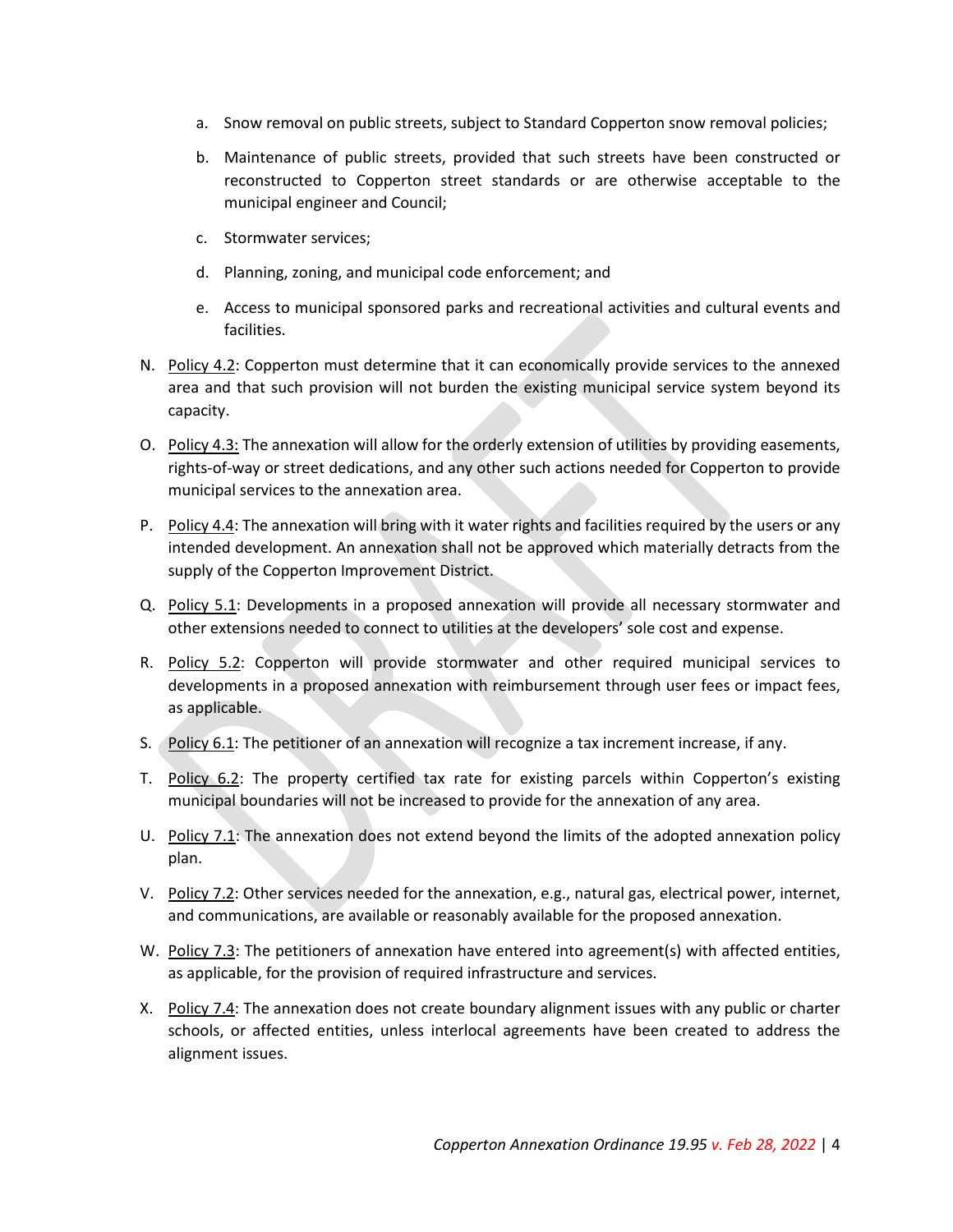#### **19.95.050 Property Owner Initiation of Annexation**

- A. **The Property Owner(s) Shall Submit a Petition for Annexation to Copperton.** The petition shall meet all criteria as established in this Chapter and shall be submitted in such form as established by Copperton and in compliance with State Code. Each petition shall:
	- a. Be preceded by the required notice of intent to file a petition to Salt Lake County
	- b. Be filed with the Clerk of Copperton ;
	- c. Contain the signatures of, if all the real property within the area proposed for annexation is owned by a public entity other than the federal government, the owners of all the publicly owned real property, or the owners of private real property that:
		- i. Is located within the area proposed for annexation;
		- ii. (A) Subject to Subsection  $(A)(b)(ii)(C)$ , covers a majority of the private land area within the area proposed for annexation;

(B) Covers 100% of rural real property within the area proposed for annexation; and

(C) Covers 100% of the private land area within the area proposed for annexation, if the area is within an agriculture protection area created under Utah State Code Title 17, Chapter 41, Agriculture, Industrial, or Critical Infrastructure Materials Protection Areas, or a migratory bird production area created under Utah State Code Title 23, Chapter 28, Migratory Bird Production Area; and

iii. Is equal in value to at least 1/3 of the value of all private real property within the area proposed for annexation.

#### **B. Annexation petitions filed with the Metro Township Clerk shall:**

- a. Be accompanied by an accurate and recordable map that is prepared and signed by a licensed surveyor;
- b. Contain a copy of the notice sent to affected entities and a list of the affected entities to which notice was sent, as required by Utah State Code §10-2-403(2);
- c. Contain on each signature page a notice in bold and conspicuous terms that states substantially the following:
	- i. "Notice: There will be no public election on the annexation proposed by this petition because Utah law does not provide for an annexation to be approved by voters at a public election. If you sign this petition and later decide that you do not support the petition, you may withdraw your signature by submitting a signed, written withdrawal with the Metro Township Clerk ("Clerk"). If you choose to withdraw your signature, you shall do so no later than 30 days after Copperton receives notice that the petition has been certified."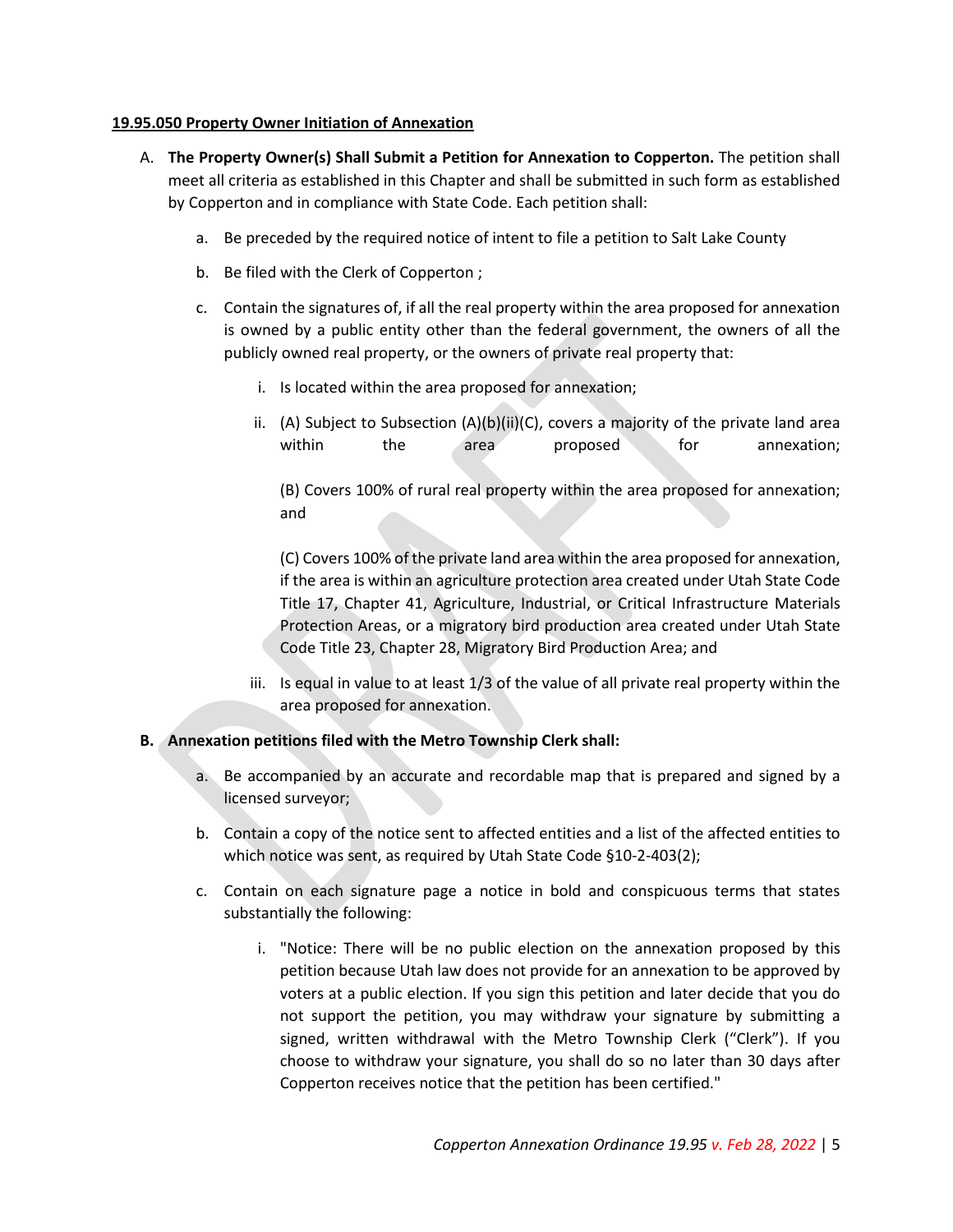- d. Designate up to five (5) of the signers of the petition as sponsors, one of whom shall be designated as the contact sponsor and indicate the mailing address of each sponsor.
- e. On the date of filing with Copperton, the petition's sponsors shall also deliver or mail a copy of the annexation petition to the clerk of Salt Lake County.
	- i. If the petition proposes a cross-county annexation, as defined in Utah State Code §10-2-402.5, be accompanied by a copy of the resolution described in State Code §10-2-402.5(4)(a)(iii)(A).
- C. A petition under this Section shall not propose the annexation of all or part of an area proposed for annexation to Copperton in a previously filed petition that has not been denied, rejected, or granted.

## **19.95.060 Procedure for Processing Annexation Petitions and Plats**

- A. The Clerk, upon receiving a petition for annexation, shall submit the petition to the Copperton Metro Township Council ("Council"). The Council shall accept the petition for further consideration or reject the petition within fourteen (14) days.
- B. If the petition is rejected by the Council, notification shall be sent to the County Clerk and to the sponsors of the petition within five (5) days of the denial.
- C. If accepted by the Council, the petition shall be reviewed by the Clerk and municipal attorney for completeness and compliance with applicable law, including the *Copperton Annexation Policy Plan*. Review and certification shall be completed within thirty (30) days of acceptance. If the petition complies, the Clerk shall certify the petition and provide written notice of same to the Council, petition sponsor(s), and County Council.
- D. If the Clerk rejects a petition, the petition may be modified to correct the deficiencies for which it was rejected and then refiled with the Clerk.
	- a. A petition refiled under this subsection after having been rejected by the Clerk shall be treated as a newly filed petition.
- E. Within ten (10) days of the Council receiving notice of certification, notification of the proposed annexation shall be:
	- a. Mailed to each residence and owner of real property located within the area proposed for annexation and the unincorporated area within ½ mile of the area proposed for annexation.
	- b. Posted in at least one physical location within the area proposed for annexation.
	- c. Posted on the Utah Public Notice Website for at least three (3) weeks.
	- d. Posted on the municipal website for at least three (3) weeks.
- F. Within twenty (20) days of the Council receiving notice of certification, written notification of the proposed annexation shall be mailed to each affected entity.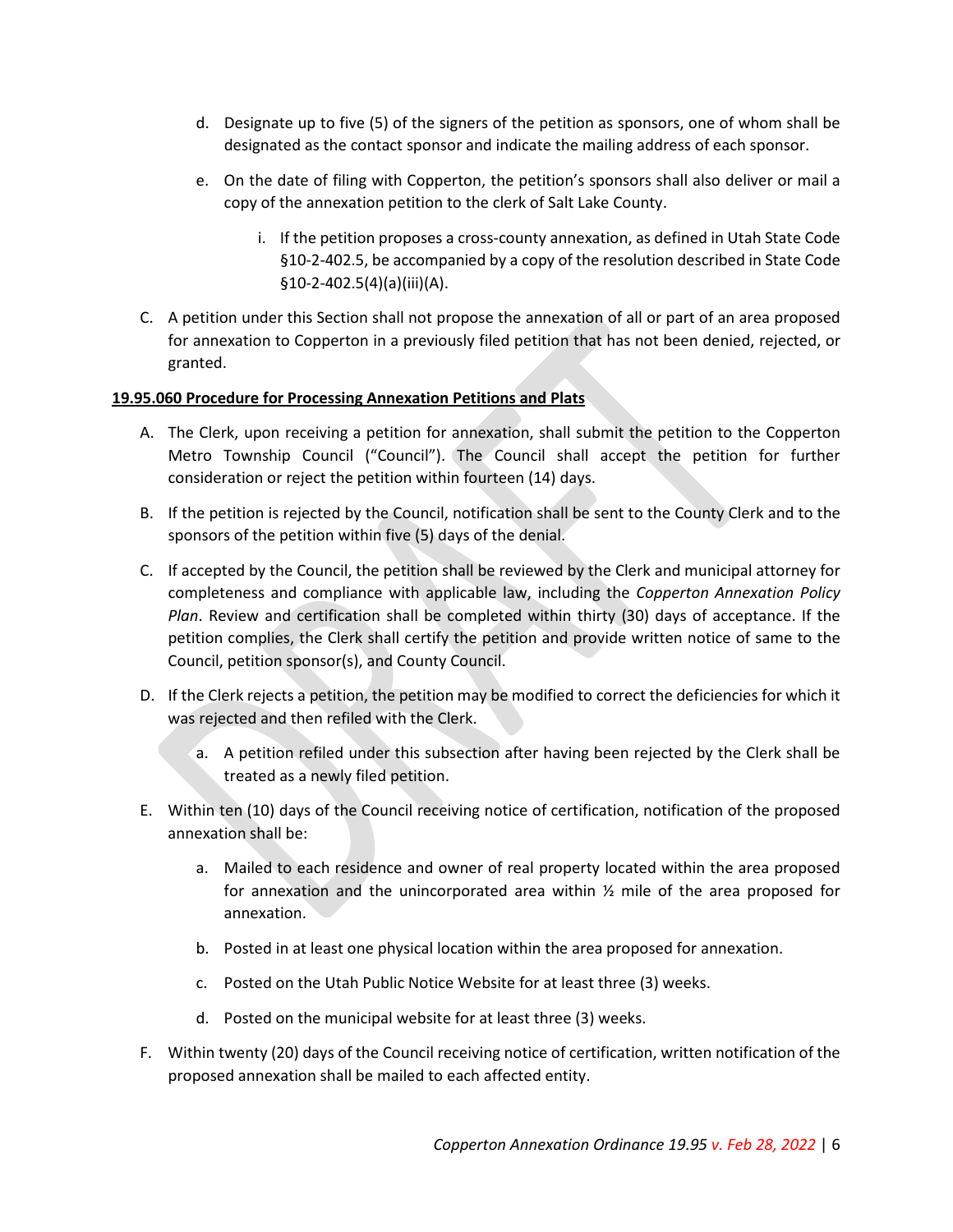- G. Upon certification by the Clerk, the petition may be submitted to the Copperton Metro Township Planning Commission ("Planning Commission") for analysis and review according to the Copperton Annexation Policy Plan and for recommendations with respect to the appropriate zoning.
- H. Protests to the proposed annexation shall:
	- a. Be filed with the Salt Lake County Boundary Commission ("Boundary Commission") no later than thirty (30) days after the Council receives notice of certification from the Clerk.
		- i. On the same date, the party filing a protest shall deliver or mail a copy of the protest to the Clerk.
	- b. Be filed by:
		- i. The legislative body or governing board of an affected entity;
		- ii. An owner of private real property that:
			- 1. Is located in the unincorporated area within  $\frac{1}{2}$  mile of the area proposed for annexation;
			- 2. Covers at least 25% of the private land area located in the unincorporated area within ½ mile of the area proposed for annexation; and
			- 3. Is equal in value to at least 15% of all real property located in the unincorporated area within ½ mile of the area proposed for annexation.
		- iii. An owner of private real property located in a mining protection area.
	- c. State each reason for the protest of the annexation petition.
	- d. Contain other information that the Salt Lake County Boundary Commission by rule requires or that the party filing the protect considers pertinent.
	- e. Contain the name and address of a contact person who is to receive notices sent by the Boundary Commission with respect to the protest proceedings.
- I. If protests are filed, the Council may deny the annexation at its next regularly-scheduled meeting (after expiration of the deadline to receive protests), or it may await the decision by the Boundary Commission.
	- a. If the Council denies the annexation petition, applicable notice shall be sent within five (5) days after the denial, as outlined in Utah State Code §10-2-407(5).
- J. If no protests are filed and following the Council's receipt of the Planning Commission's recommendations on zoning for the proposed annexation, the Council may approve the annexation at a public hearing held after providing required notice as stated in Utah State Code §10-2-407(7).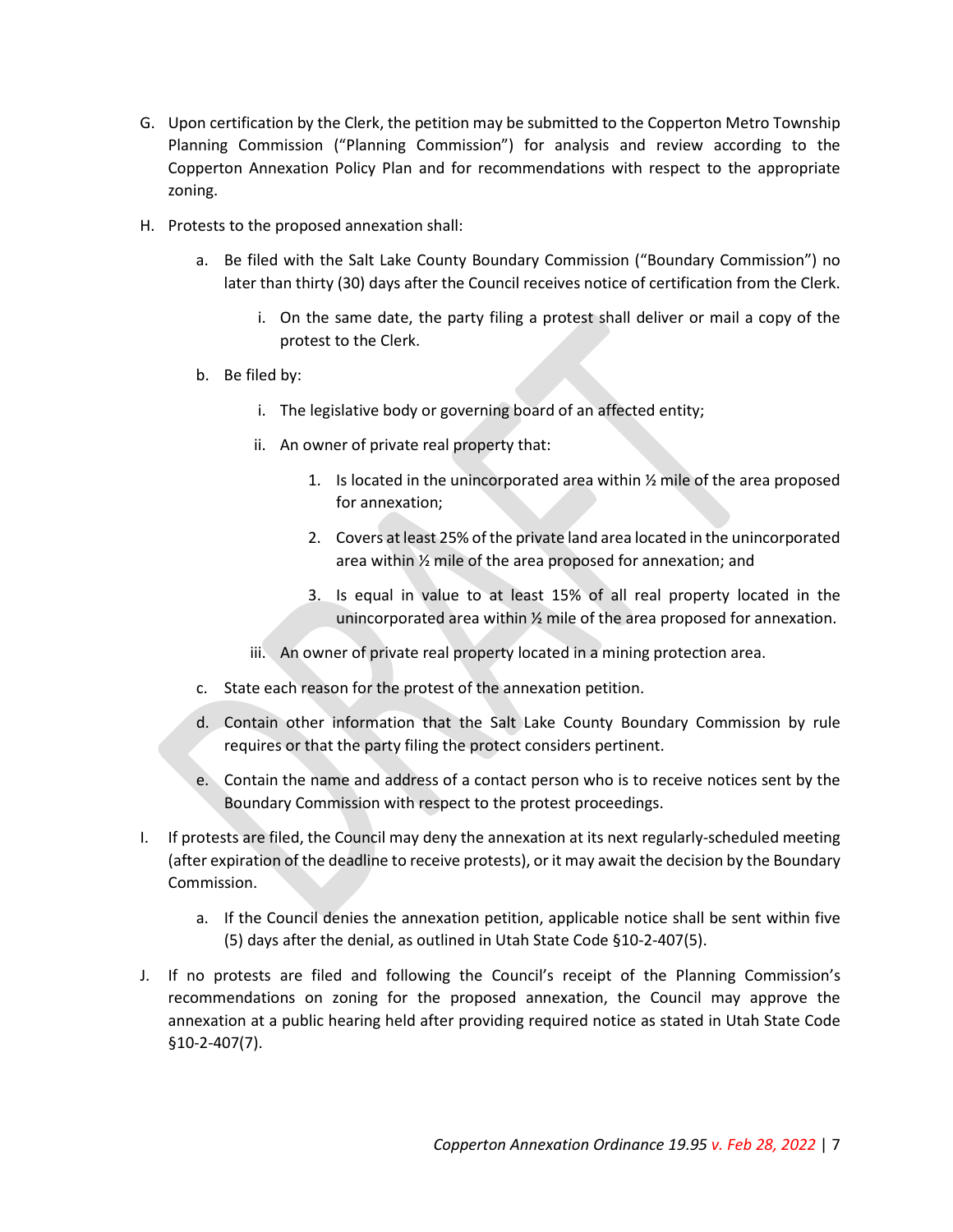- K. The Council may deny or grant annexation after receiving the decision of the Boundary Commission approving the annexation. In the event of denial of the annexation by the Boundary Commission, the Council shall deny the annexation.
- L. In all cases, the Council shall evaluate the annexation against the policies and criteria established in the *Copperton Annexation Policy Plan,* as referenced in Section 19.95.030, and shall not approve an annexation that conflicts with the standards of this Chapter.

## **19.95.070 Initiation of Annexation by Copperton**

- A. The Municipality may annex an unincorporated area without an annexation petition if:
	- a. For an unincorporated area within the expansion area of more than one municipality, each municipality agrees to the annexation; and
		- i. If the area to be annexed consists of one or more unincorporated islands within or peninsulas contiguous to the municipality:
			- 1. The majority of each island or peninsula consists of residential or commercial development;
			- 2. The area proposed for annexation requires the delivery of municipal-type services; and
			- 3. The municipality has provided most or all of the municipal-type services to the area for more than one year.
		- ii. Or, the area to be annexed consists of one or more unincorporated islands within or peninsulas contiguous to the municipality, each of which having less than 800 residents, and the municipality has provided one or more municipal-type services to the area for at least one year.
- B. The Municipality may annex a portion of an unincorporated island or peninsula under Subsection A, leaving the remainder of the island or peninsula unincorporated if:
	- a. The Council determines that not annexing the entire unincorporated island or peninsula is in Copperton's best interests; and
	- b. The entire island of unincorporated area, of which a portion is being annexed, complies with the requirements of Subsection A relating to the number of residents.
- C. Annexation under this Section is subject to Salt Lake County's agreement to an annexation, if the majority of private property owners (as defined in Utah State Code §10-2-418(4)) within the area to be annexed give written consent to the annexation.
- D. Prior to an annexation taking place, the Council shall:
	- a. Adopt a resolution indicating the Council's intent to annex the area, describing the area proposed to be annexed; and